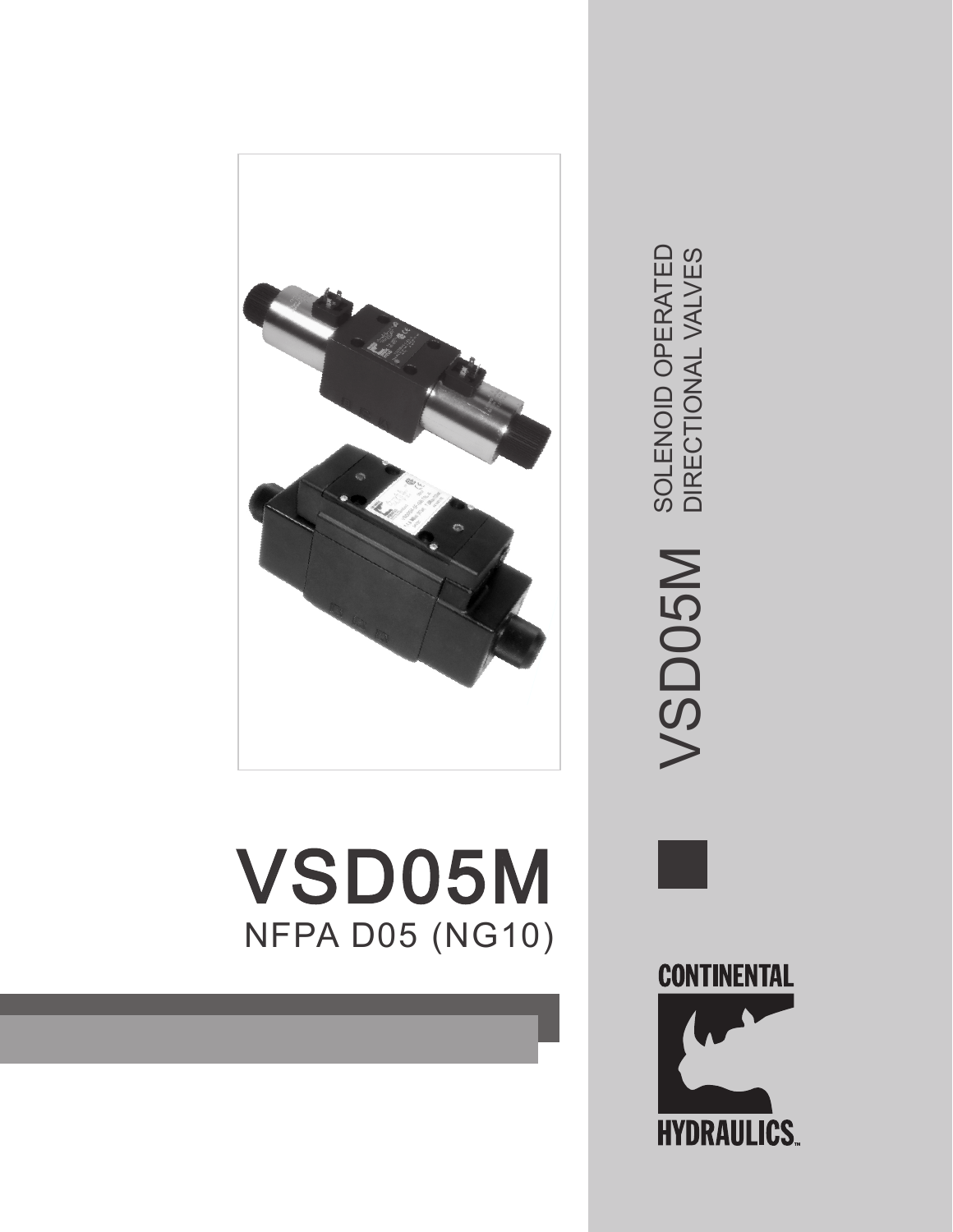



### **DESCRIPTION**

These valves conform to NFPA D05 and ISO 4401 mounting standards. They are available in both 3 way and 4 way styles.

All versions are available in 2 position spring offset, 2 position detent, 2 position spring centered and 3 position spring centered versions.

A wide range of spools are available.

Standard and CSA approved versions are available.

#### TYPICAL PERFORMANCE SPECIFICATIONS

| $P - A - B$<br>MAXIMUM              |                  |    | Standard   | 4600 psi   | 320 bar                          |
|-------------------------------------|------------------|----|------------|------------|----------------------------------|
| <b>OPERATING</b><br><b>PRESSURE</b> | Ports            |    | <b>CSA</b> | 4000 psi   | 275 bar                          |
|                                     | T Port           | DC | <b>STD</b> | 3000 psi   | 210 <sub>bar</sub>               |
|                                     |                  | AC | ALL        | 2000 psi   | 140 bar                          |
|                                     |                  |    | DC.        | 38 gpm     | 145 lpm                          |
|                                     | <b>FLOW RATE</b> |    | AC         |            | $120$ lpm                        |
| <b>MOUNTING SURFACE</b>             |                  |    |            |            | NFPA DO5,<br>ISO 4401-05-04-0-05 |
| MAXIMUM<br><b>WEIGHT</b>            |                  | AC |            | 8.0 lbs    | 3.6 kg                           |
|                                     |                  | DC |            | $10.6$ lbs | 4.8 kg                           |

|                            | Ambient     |                              | $-4t_0 + 130$ °F         | $-20$ to $+54^{\circ}$ C |  |
|----------------------------|-------------|------------------------------|--------------------------|--------------------------|--|
| <b>RANGE TEMPERATURES</b>  |             | Standard                     | $-4$ to $+180^{\circ}$ F | $-20$ to $+82^{\circ}$ C |  |
|                            | Fluid       | <b>CSA</b>                   | $-4$ to $+150$ °F        | $-20$ to $+66^{\circ}$ C |  |
|                            | Range       |                              | 60-1900 SUS              | 10-400 cSt               |  |
| <b>FLUID VISCOSITY</b>     | Recommended |                              | <b>120 SUS</b>           | 25 cSt                   |  |
| <b>FLUID CONTAMINATION</b> |             | ISO 4406:1999 Class 20/18/15 |                          |                          |  |

**CONTINENTAL** 

**HYDRAULICS.**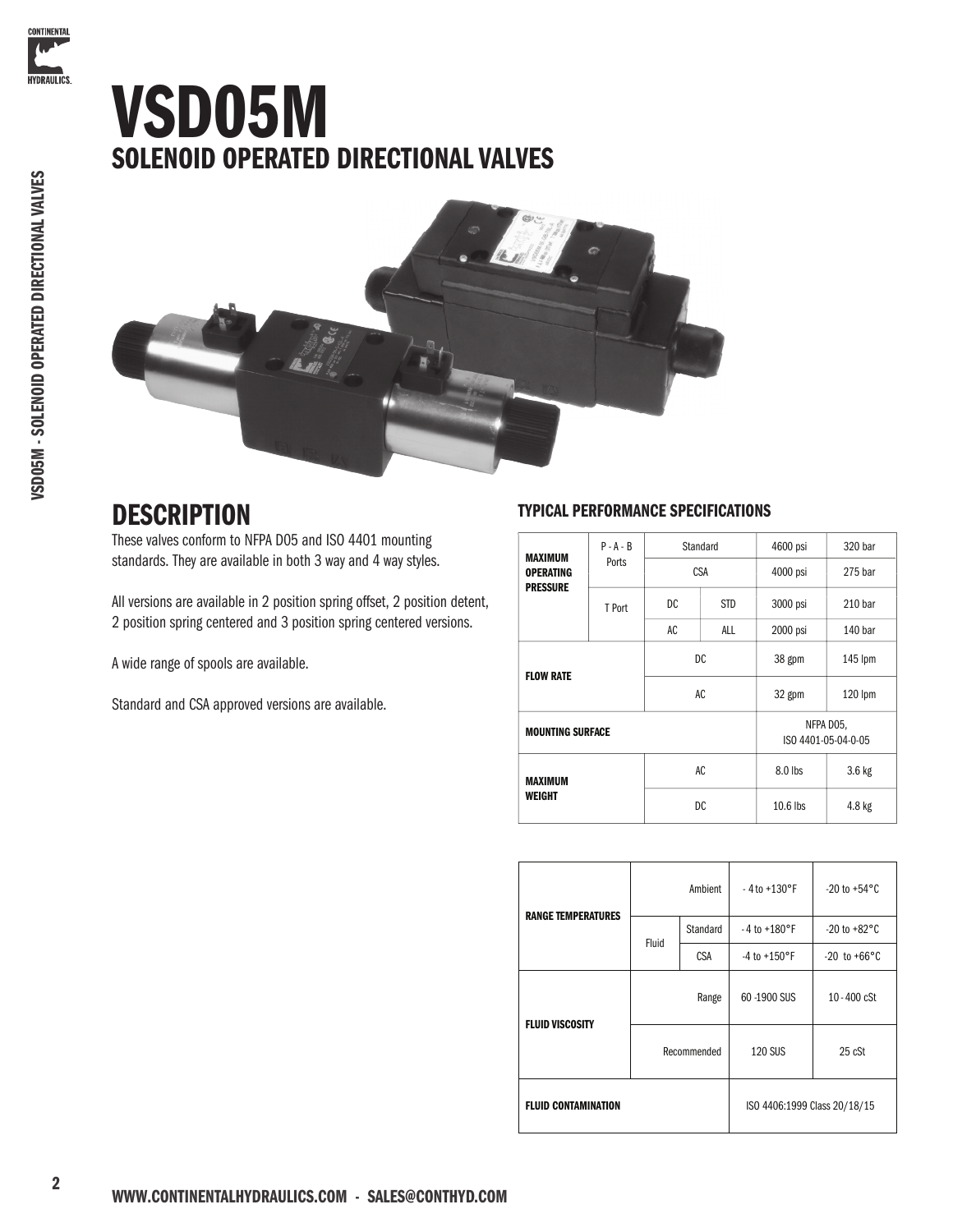

VSD05M - SOLENOID OPERATED DIRECTIONAL VALVES

VSD05M - SOLENOID OPERATED DIRECTIONAL VALVES

### IDENTIFICATION CODE

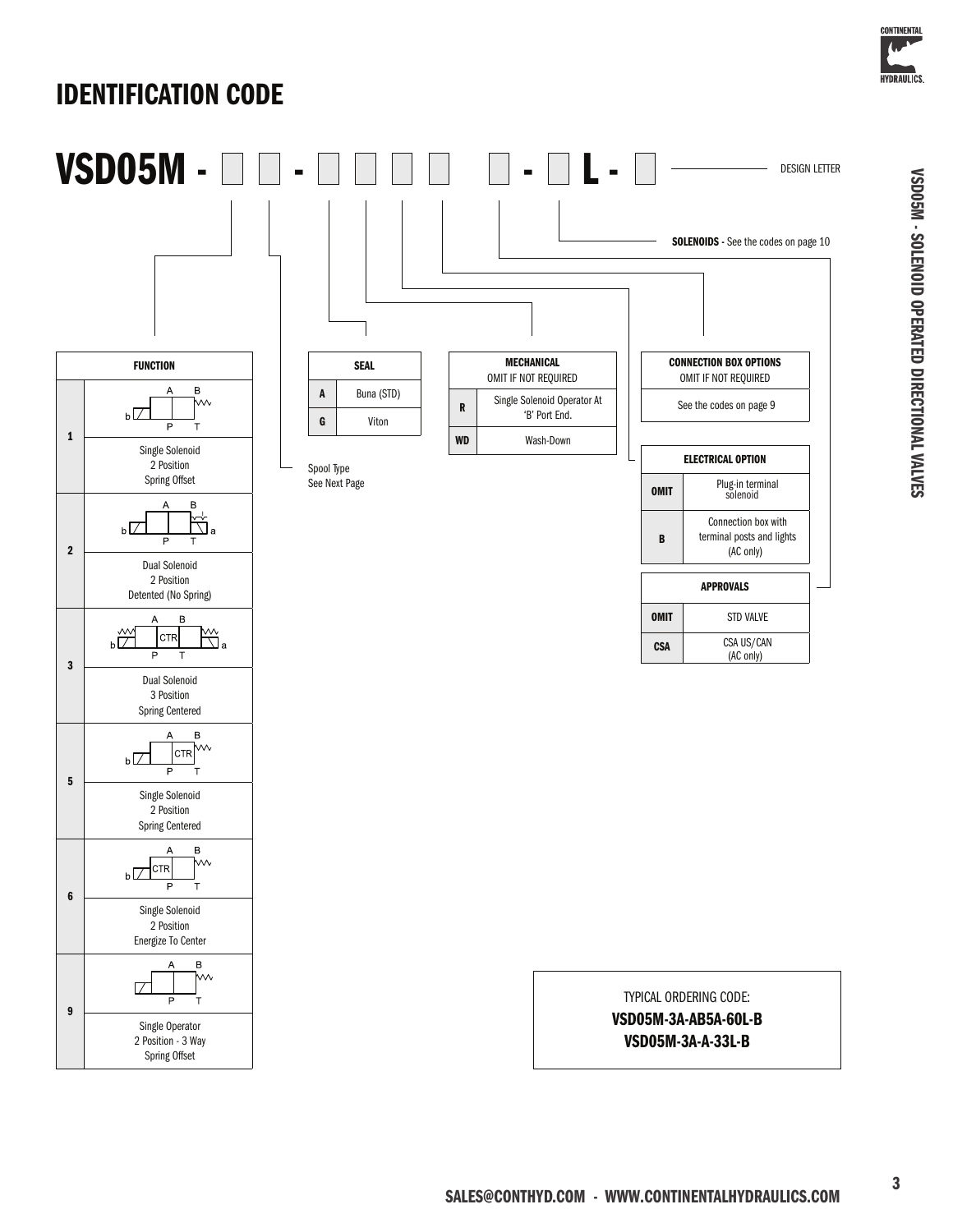

| <b>SPOOLS</b> |                    |                                                                                                                                                                                                                                                                                                                                                                                                                                                                                                                                                           |                                                       |                                                         |                          |  |  |  |  |
|---------------|--------------------|-----------------------------------------------------------------------------------------------------------------------------------------------------------------------------------------------------------------------------------------------------------------------------------------------------------------------------------------------------------------------------------------------------------------------------------------------------------------------------------------------------------------------------------------------------------|-------------------------------------------------------|---------------------------------------------------------|--------------------------|--|--|--|--|
| <b>NAME</b>   | <b>SYMBOL</b>      | <b>FUNCTION</b>                                                                                                                                                                                                                                                                                                                                                                                                                                                                                                                                           | <b>CENTER POSITION</b>                                | <b>CROSSOVER</b>                                        | <b>FUNCTION MATCHING</b> |  |  |  |  |
| A             |                    | ▔▓▊ <sup></sup> ▘▞▐▔▔▌▙▔▘▊                                                                                                                                                                                                                                                                                                                                                                                                                                                                                                                                | All ports blocked                                     | $P \rightarrow B$ or $P \rightarrow A$<br>T blocked     | 1, 2, 3, 5, 6            |  |  |  |  |
| B             |                    | $X$ $\mapsto$                                                                                                                                                                                                                                                                                                                                                                                                                                                                                                                                             | All ports open                                        | All ports open                                          |                          |  |  |  |  |
| E<br>Note 1   |                    | $\sum_{\texttt{min}}$                                                                                                                                                                                                                                                                                                                                                                                                                                                                                                                                     | P and A blocked,<br>and $B \rightarrow T$             | All ports blocked or<br>P and A blocked and B->T        | 3, 5                     |  |  |  |  |
| F             |                    | NF<br>$\prod_{\mathrm{I}}^{\mathrm{I}}$                                                                                                                                                                                                                                                                                                                                                                                                                                                                                                                   | P blocked,<br>$A \rightarrow T$ and $B \rightarrow T$ | P blocked and<br>$A \rightarrow I$ or $B \rightarrow I$ | 3, 5, 6                  |  |  |  |  |
| F1<br>Note 1  |                    | ▓▓▓░▓░▓░▓░▓░▓░▓                                                                                                                                                                                                                                                                                                                                                                                                                                                                                                                                           | P blocked,<br>A and B restricted to T                 | P blocked,<br>A or B restricted to T                    |                          |  |  |  |  |
| G             |                    | $\chi$ $\frac{1}{\sqrt{1-\frac{1}{2}}}$                                                                                                                                                                                                                                                                                                                                                                                                                                                                                                                   | P to A and B<br>T blocked                             | $P \rightarrow B$ or $P \rightarrow A$<br>T blocked     |                          |  |  |  |  |
| н<br>Note 1   |                    | ┪╬╬┝─╎╬                                                                                                                                                                                                                                                                                                                                                                                                                                                                                                                                                   | P and A to T,<br><b>B</b> blocked                     | All ports open, restricted                              | 3, 5                     |  |  |  |  |
| K<br>Note 1   |                    | XXIIII.                                                                                                                                                                                                                                                                                                                                                                                                                                                                                                                                                   | P and B blocked,<br>and $A \rightarrow I$             | P and B blocked and A-T<br>or all ports blocked         |                          |  |  |  |  |
| L<br>Note 1   | $\prod_{i=1}^{n}$  | $\begin{picture}(120,115) \put(0,0){\vector(1,0){15}} \put(15,0){\vector(1,0){15}} \put(15,0){\vector(1,0){15}} \put(15,0){\vector(1,0){15}} \put(15,0){\vector(1,0){15}} \put(15,0){\vector(1,0){15}} \put(15,0){\vector(1,0){15}} \put(15,0){\vector(1,0){15}} \put(15,0){\vector(1,0){15}} \put(15,0){\vector(1,0){15}} \put(15,0){\vector(1,0){15}} \put(15,0){\vector$                                                                                                                                                                               | $P \rightarrow T$ ,<br>A and B blocked                | All ports open, restricted                              |                          |  |  |  |  |
| Q<br>Note 1   | $\times$ 1<br>It J | $\left  \begin{array}{c} \begin{array}{c} \begin{array}{c} \end{array} \\ \begin{array}{c} \end{array} \end{array} \right  = \left  \begin{array}{c} \begin{array}{c} \end{array} \end{array} \right  = \left  \begin{array}{c} \begin{array}{c} \end{array} \end{array} \right  = \left  \begin{array}{c} \begin{array}{c} \end{array} \end{array} \right  = \left  \begin{array}{c} \begin{array}{c} \end{array} \end{array} \right  = \left  \begin{array}{c} \begin{array}{c} \end{array} \end{array} \right  = \left  \begin{array}{c} \begin{array$ | P and B to T,<br>A blocked                            | All ports open, restricted                              | 3, 5                     |  |  |  |  |
| X<br>Note 1   |                    | ▛▀▊ <sup>ℶ▔</sup> ᡃ┎ <del>▔</del><br>▁▁╷▁╷                                                                                                                                                                                                                                                                                                                                                                                                                                                                                                                |                                                       | All ports blocked                                       | $\boldsymbol{9}$         |  |  |  |  |

These are the standard configurations. Contact Continental Hydraulics for special versions. Note 1: Spool not available with Code 68L coils.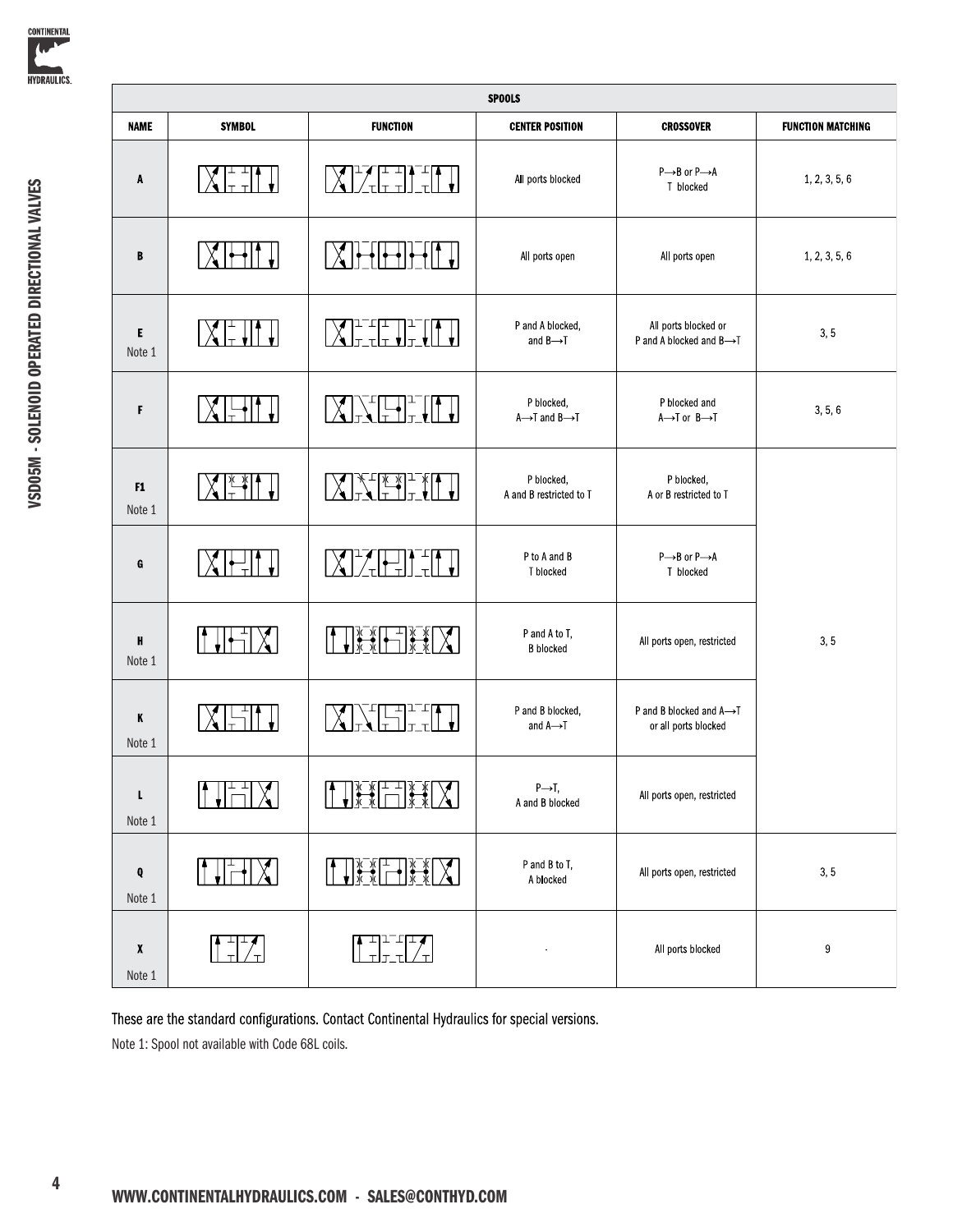

## PRESSURE DROPS ∆P-Q SHIFTED VALVE (OBTAINED WITH VISCOSITY OF 170 SUS - 36 CST AT 70°F - 50°C)



| <b>SPOOL</b>                | <b>FLOW CURVE NUMBER</b> |                   |                   |                   |  |  |  |
|-----------------------------|--------------------------|-------------------|-------------------|-------------------|--|--|--|
|                             | $P \rightarrow A$        | $P \rightarrow B$ | $A \rightarrow T$ | $B \rightarrow T$ |  |  |  |
| A, A1                       | $\overline{2}$           | $\overline{2}$    | $\mathbf{1}$      | $1\,$             |  |  |  |
| B                           | 3                        | $\mathfrak{Z}$    | $\mathbf{1}$      | $\mathbf{1}$      |  |  |  |
| E, F, F1, K, 1A, 2A, 1B, 2B | 3                        | 3                 | $\overline{2}$    | $\overline{2}$    |  |  |  |
| <b>H, L, Q</b>              | $\mathbf{1}$             | $\mathbf{1}$      | $\overline{2}$    | $\overline{2}$    |  |  |  |
| G                           | $\mathbf{1}$             | $\mathbf{1}$      | $\mathbf{1}$      | $\mathbf{1}$      |  |  |  |

## PRESSURE DROPS ∆P-Q CENTRAL POSITION



| <b>SPOOL</b>      | <b>FLOW CURVE NUMBER</b> |                   |                   |                   |                   |  |  |  |  |
|-------------------|--------------------------|-------------------|-------------------|-------------------|-------------------|--|--|--|--|
|                   | $P \rightarrow A$        | $P \rightarrow B$ | $A \rightarrow T$ | $B \rightarrow T$ | $P \rightarrow T$ |  |  |  |  |
| <b>B, L, H, Q</b> |                          |                   |                   |                   | 5                 |  |  |  |  |
| E                 |                          |                   |                   | $6\phantom{1}6$   |                   |  |  |  |  |
| F                 |                          |                   | $6\phantom{1}6$   | $6\phantom{1}6$   |                   |  |  |  |  |
| G                 | 3                        | 3                 |                   |                   |                   |  |  |  |  |
| Κ                 |                          |                   | $6\phantom{1}6$   |                   |                   |  |  |  |  |

### PERFORMANCE CURVE

DC VOLTAGE



| <b>CURVE</b>   | <b>SPOOL</b> |
|----------------|--------------|
| $\mathbf{1}$   | A, B, G, 9X  |
| $\mathbf 2$    |              |
| $\mathbf{3}$   | 1A           |
| 4              | $1A-R$       |
| 5              | F            |
| 6              | 1B           |
| $\overline{1}$ | F1           |
| 8              | E, K         |
| 9              | H, Q         |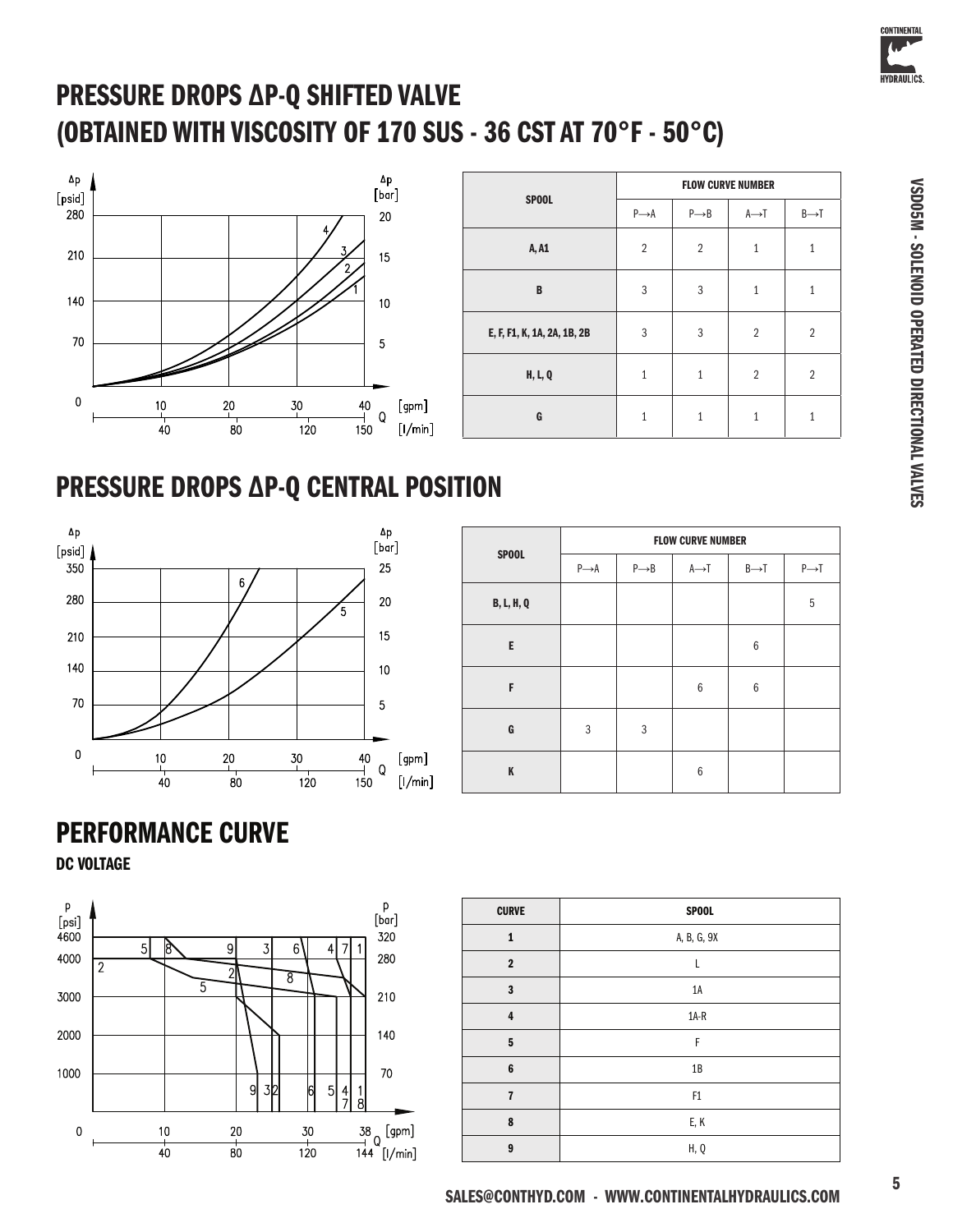

#### PERFORMANCE CURVE

#### AC VOLTAGE



| <b>CURVE</b>   | <b>SPOOL</b> |
|----------------|--------------|
| $\mathbf{1}$   | A, B, G, 9X  |
| $\overline{2}$ | L            |
| $\mathbf{3}$   | $1A$         |
| $\overline{4}$ | F, F1        |
| 5              | K, E         |
| $6\phantom{1}$ | H, Q         |

#### AC VOLTAGE - LOW FORCE



| <b>CURVE</b>            | <b>SPOOL</b>  |
|-------------------------|---------------|
| $\mathbf 1$             | 1B, 2B, G     |
| $\bf{2}$                | $1B-R$        |
| $\mathbf 3$             | $1\text{\AA}$ |
| $\overline{\mathbf{4}}$ | $1A-R$        |
| ${\bf 5}$               | B             |
| $\bf 6$                 | $\sf A$       |
| $\overline{\mathbf{r}}$ | $2A$          |
| $\pmb{8}$               | F             |

#### NOTES:

- 1. The values indicated in the graphs are relevant to the standard valve. The DC Performance Curve used a 42L coil, the AC Performance Curve used a 60L coil, and the AC Low Force Curve used a 68L coil.
- 2. Valve performance was tested in a four way circuit (full loop). Performances may be reduced from that shown when used in a three-way circuit (half circuit), i.e. A or B port plugged.
- 3. The values have been obtained according to ISO 6403 norm with solenoids at rated temperature and supplied with voltage equal to 90% of the nominal voltage. The value have been obtained with filtration according to ISO 4406:1999 class 18/16/13.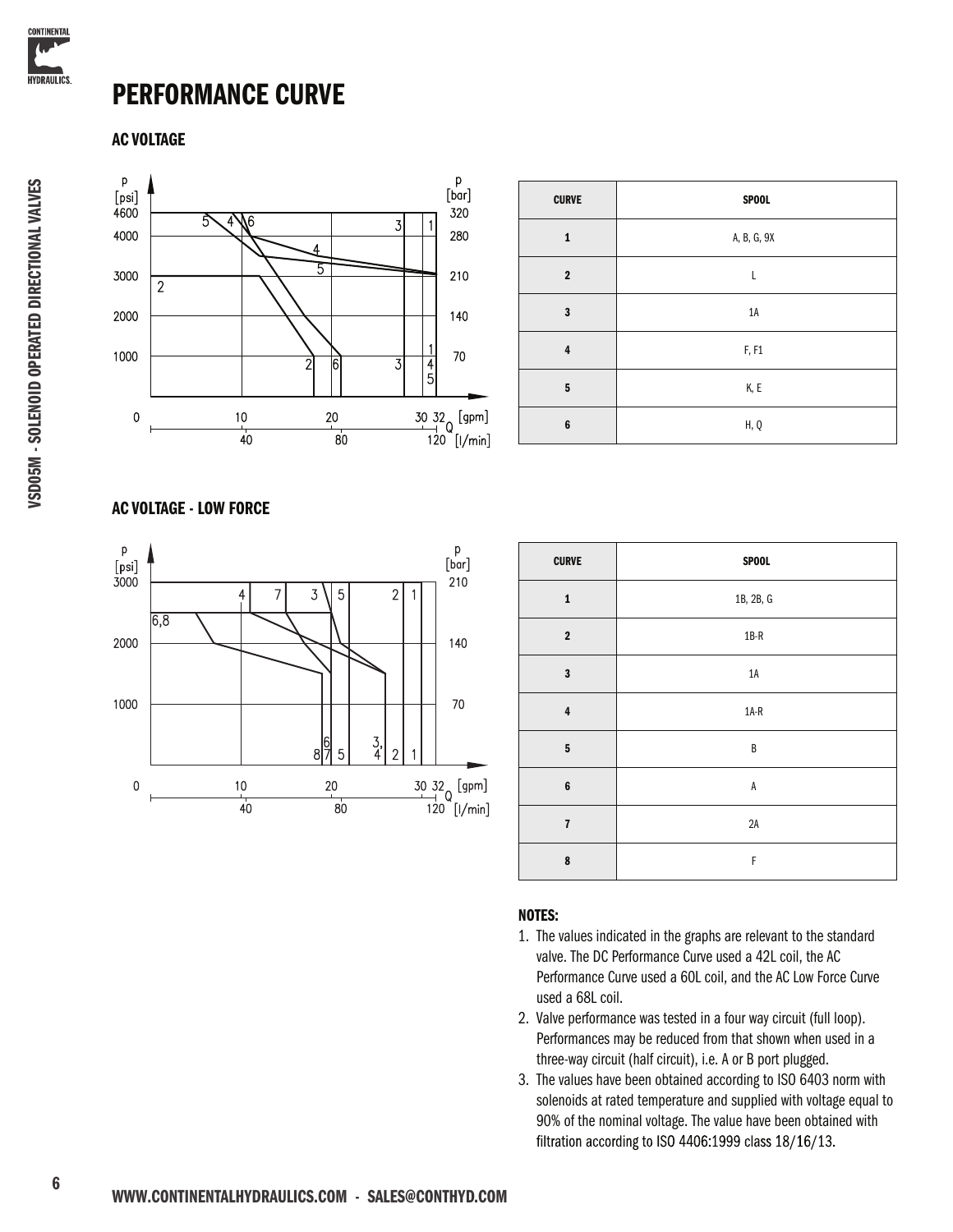

VSD05M - SOLENOID OPERATED DIRECTIONAL VALVES

VSD05M - SOLENOID OPERATED DIRECTIONAL VALVES

### OVERALL AND MOUNTING DIMENSIONS - CONNECTION BOX VERSION

VSD05M-2\*, 3\* Dimensions in mm [IN]



VSD05M-1\*, 5\*, 6\*, 9\*

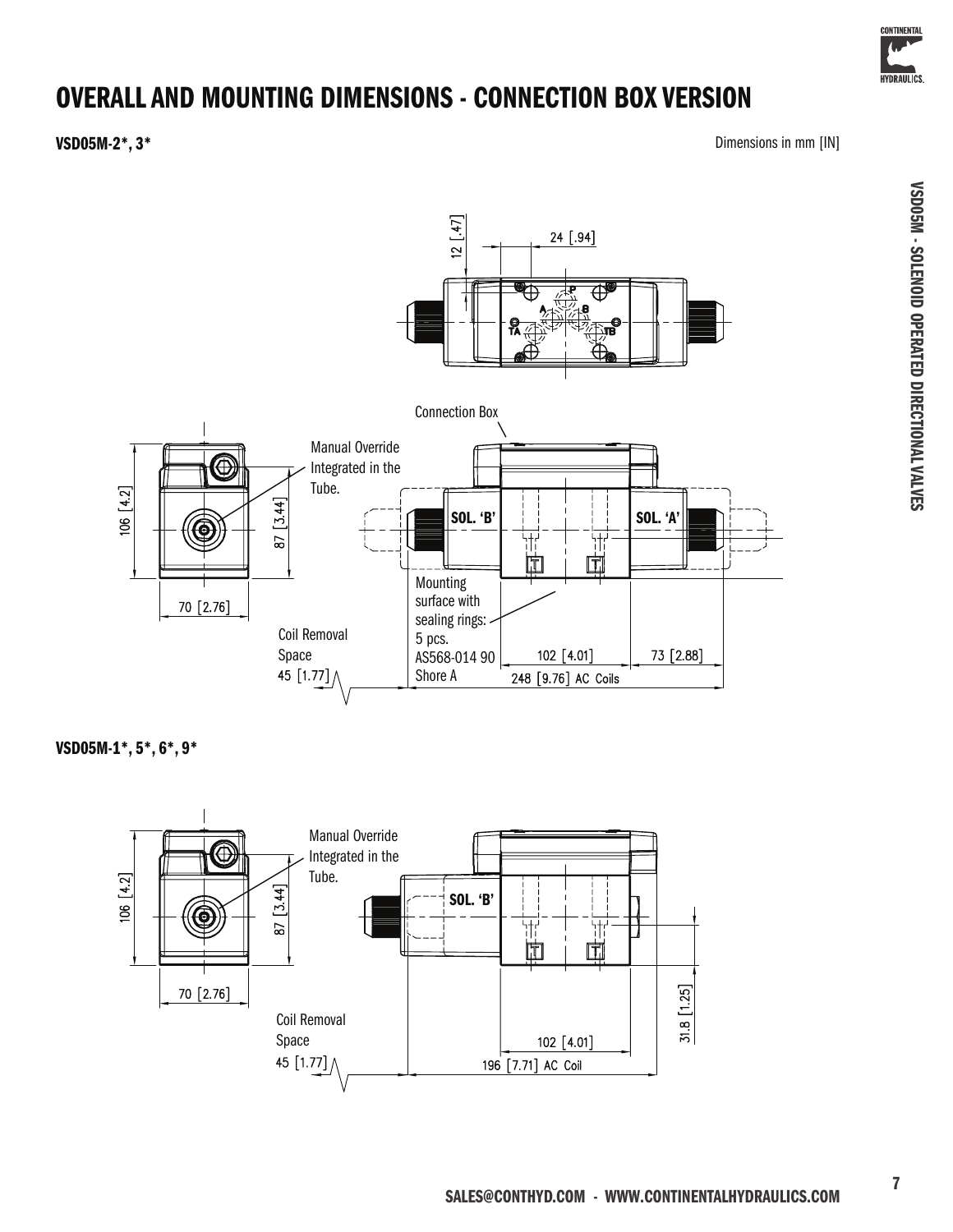

### OVERALL AND MOUNTING DIMENSIONS - DIN STYLE VERSION

VSD05M-2\*, 3\* Dimensions in mm [IN]

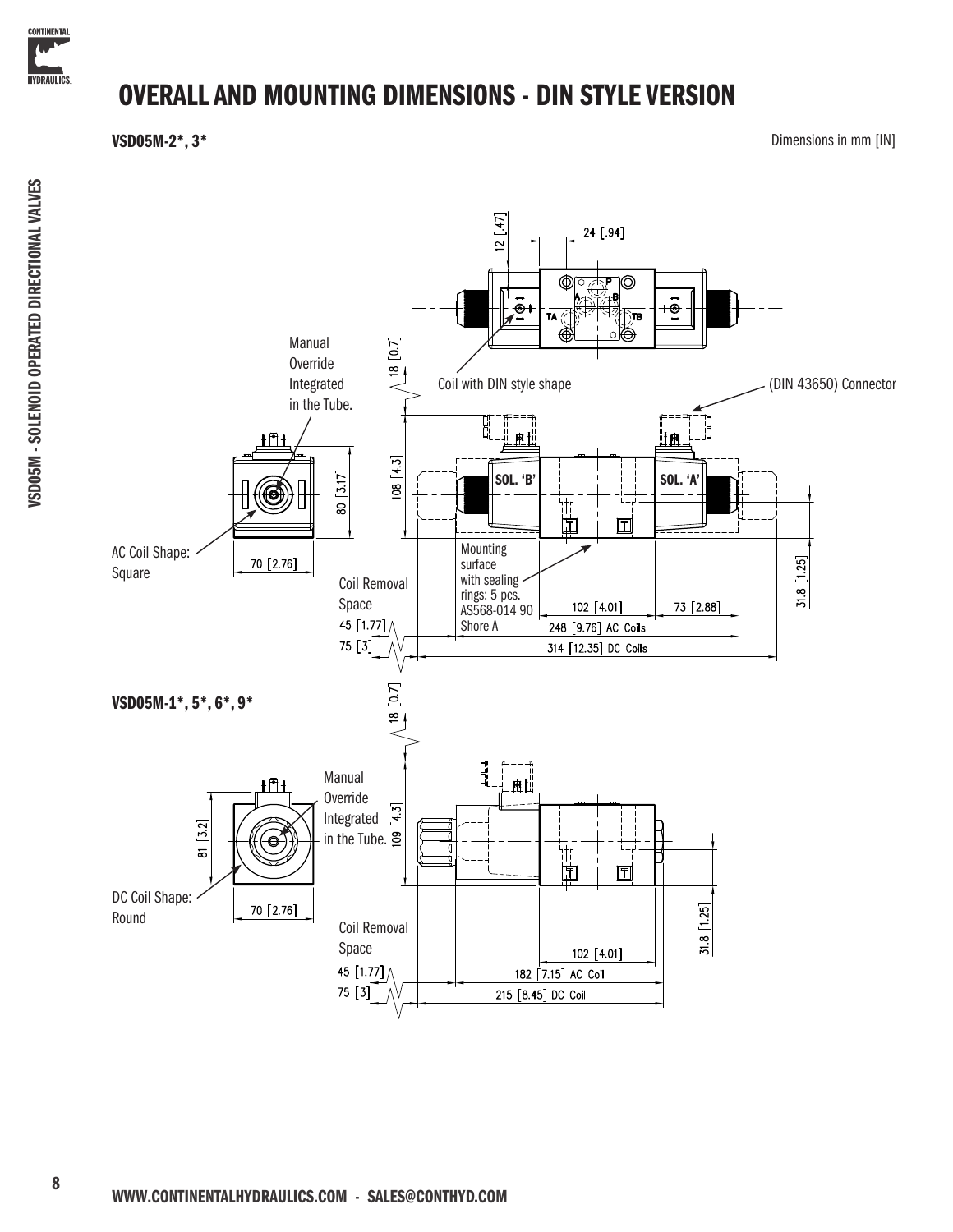

### **ELECTRICAL CHARACTERISTICS**

Valves are available with an electrical connection box or with DIN 43650 solenoids in both AC and DC voltages. Deutsch DT04 is also available in DC voltages only.

### **CONNECTION BOX OPTIONS**

To simplify the connections and prevent wiring mistakes, we offer the option with connection boxes with quick connect pin receptacles, already wired.

Valves are available with receptacles on solenoid side 'A' or 'B' and several connector styles.

Below are the codes to be included in the box 'option' of the ordering code, depending on the version you choose.

Wiring diagrams below show the standard connections for 3-pin and 5-pin connectors. The commercially available mating "female" connector are not included.

| <b>CODE</b> | PIN | <b>SHAPE</b> | <b>PORT END</b> | <b>NOTES</b>                |
|-------------|-----|--------------|-----------------|-----------------------------|
| <b>5A</b>   | ხ   | Male Mini    | A               | Single and Dual<br>Solenoid |
| <b>5H</b>   | b.  |              | В               |                             |
| 3A          |     | Male Mini    | A               |                             |
| 3H          | J   |              | В               | Single Solenoid Only        |



#### **5 PIN RECEPTACLE**

Male mini receptacles conform to NFPA/T3 5 29 R1 - 2007 used with single or double solenoid valve.

26 mm [1"] Wrench

#### **3 PIN RECEPTACLE**

26 mm [1"] Wrench

Male mini receptacles conform to NFPA/T3 5 29 R1 - 2007 used with single solenoid valve.

 $\pmb{1}$ Ground Lead (Green)  $\bf 2$ Lead to Solenoid  $\mathbf{3}$ Lead to Solenoid

Lead to Solenoid B

Lead to Solenoid A

Ground Lead (Green)

Lead to Solenoid A

Lead to Solenoid B

 $\mathbf 1$ 

 $\bf 2$ 

 $\overline{\mathbf{3}}$ 

 $\overline{4}$ 

 $\overline{\mathbf{5}}$ 

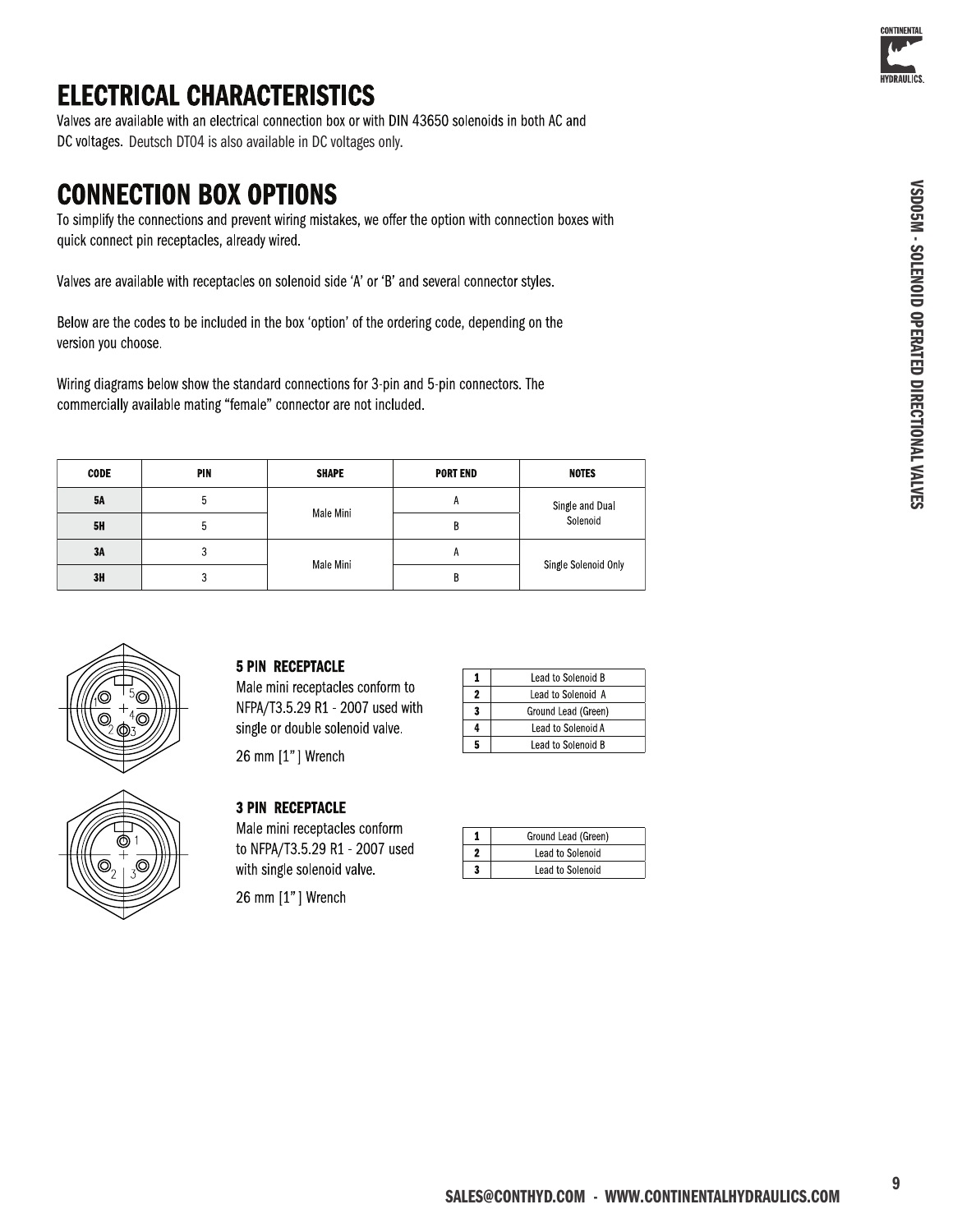

#### **SOLENOIDS**

Listed below the types of solenoids available and the numbers to be added in the solenoid box on page 3.

### **PLUG-IN TERMINAL SOLENOID**

#### **DIN 43650**

This solenoid has three terminal posts. Use bi-polar connectors that meet ISO 4400 / DIN 43650 (EN 175301-803). Protection against atmospheric agent: IP 65

### **CONNECTION BOX SOLENOIDS**

This is a two pin solenoid which connects to the circuit board. Wiring is done on the terminal strip inside the box.

| DIN<br><b>CONNECTION</b><br><b>CODE</b> | <b>BOX</b><br><b>CONNECTION</b><br><b>CODE</b> | VOLTAGE<br>& FREQ<br>[VOLT HERTZ] | VOLTAGE<br><b>LIMITS</b><br>[MIN - MAX] | <b>RESISTANCE</b><br>±10%<br>[OHM] | <b>INRUSH</b><br><b>CURRENT</b><br>[A] | HOLDING<br><b>CURRENT</b><br>[A] | HOLDING<br><b>WATTS</b><br>[W] |
|-----------------------------------------|------------------------------------------------|-----------------------------------|-----------------------------------------|------------------------------------|----------------------------------------|----------------------------------|--------------------------------|
| 33                                      | 60                                             | 120 60<br>110 50                  | $108 - 126$<br>99 - 116                 | 92                                 | 5<br>6.2                               | 0.91<br>11                       | 45<br>43                       |
| 34                                      | 61                                             | 240 60<br>220 50                  | 216 252<br>198 - 231                    | 38                                 | 29<br>3                                | 0.48<br>0.53                     | 45<br>43                       |
| NOT AVAILABLE                           | 68                                             | 120 60<br>$110 - 50$              | 108 132<br>99 - 121                     | 16.4                               | 37<br>3.8                              | 038<br>0.41                      | 22<br>21                       |
| 42                                      | $\sim$                                         | 24 V DC                           | $21 - 26$                               | 12                                 | $\overline{2}$                         | $\overline{2}$                   | 48                             |
| 44                                      | $\sim$                                         | 12 V DC                           | $10 - 13$                               | 3.2                                | 3.75                                   | 3.75                             | 45                             |

The wash-down option with the electrical box is designed for an IP65 rating. This option uses a special cover without the mounting bolt access holes and uses silicone sealant to help seal between the coil and core tube.

The DIN, Deutch coils versions of the wash-down option uses silicone sealant to help seal between the coil and core tube.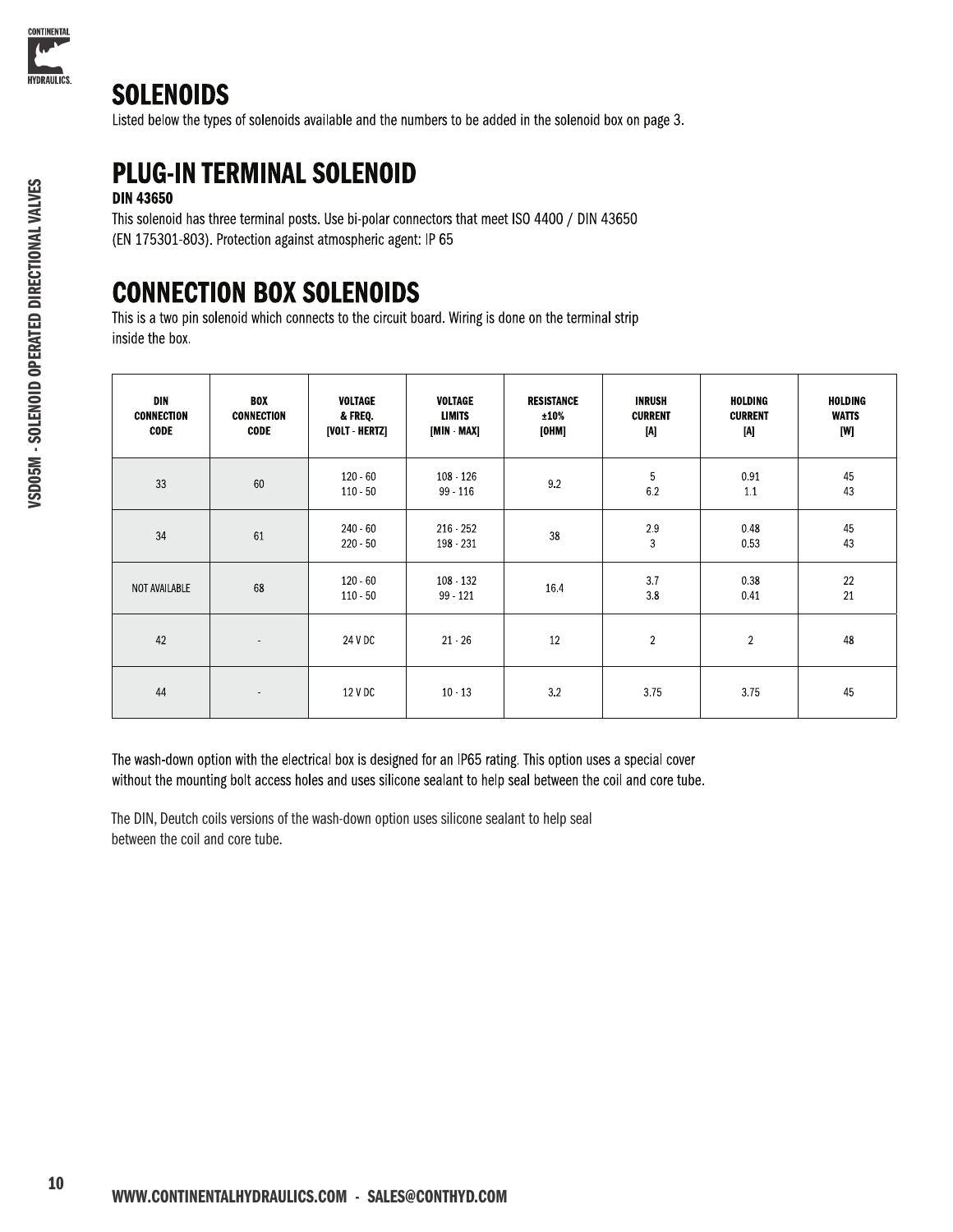

#### **FLUIDS**

All pressure drops shown on these data pages are based on 170 SUS fluid viscosity and 0.87 specific gravity. For any other specific gravity (G1) the pressure drop ( $\Delta P$ ) will be approx.  $\Delta P1 = \Delta P$  (G1/G). See the chart for other viscosities.

| <b>FLUID</b>       | Cst | 10        | 145  | 32   | 36  | 43   | 54   | 65   | 76   | 86              | 108  | 216  | 324  | 400  |
|--------------------|-----|-----------|------|------|-----|------|------|------|------|-----------------|------|------|------|------|
| <b>VISCOSITIES</b> | SUS | 60        | 75   | 150  | 170 | 200  | 250  | 300  | 350  | 400             | 500  | 1000 | 1500 | 1900 |
| MULTIPIER          |     | 77<br>ν.ι | 0.81 | 0.97 | 100 | 1 04 | 1.10 | 1.15 | 1.20 | <sub>1</sub> 24 | 1 31 | 156  | 1.72 | 183  |

Use mineral oil-based hydraulic fluids HL or HM type, according to ISO 6743-4. For these fluids, use NBR seals. For fluids HFDR type (phosphate esters) use FPM seals (code G). For the use of other kinds of fluid such as HFA, HFB, HFC, please consult our technical department.

Using fluids at temperatures higher than 180 degrees F causes the accelerated degradation of seals as well as degradation of the fluids physical and chemical properties.

From a safety standpoint, temperatures above 130 degrees F are not recommended.

|                            | Ambient     |     | $-4$ to +130 °F              | $-20$ to +54 °C         |  |
|----------------------------|-------------|-----|------------------------------|-------------------------|--|
| <b>RANGE TEMPERATURES:</b> | Fluid       | STD | $-4$ to +180 °F              | $-20$ to +82 °C         |  |
|                            |             | CSA | $-4$ to +150 °F              | -20 to +66 $^{\circ}$ C |  |
|                            | Range       |     | 60 1900 SUS                  | $10 - 400$ cSt          |  |
| <b>FLUID VISCOSITY</b>     | Recommended |     | <b>120 SUS</b>               | 25 cSt                  |  |
| <b>FLUID CONTAMINATION</b> |             |     | ISO 4406:1999 Class 20/18/15 |                         |  |

#### **INSTALLATION**

Valves with centering and return springs can be mounted in any position without impairing correct operation. Valves with mechanical detent should have horizontal mounting.

Valves are fixed by means of screws or tie rods on a flat surface with planarity and roughness equal to or better than those indicated in the relative symbols. If minimum values are not observed, fluid can easily leak between the valve and support surface.



#### **SEAL KIT**

| Buna Seal Kit  | 1015300 |
|----------------|---------|
| Viton Seal Sit | 1015301 |

#### **BOLT KIT**

| $n - 1$<br>------- |  |
|--------------------|--|